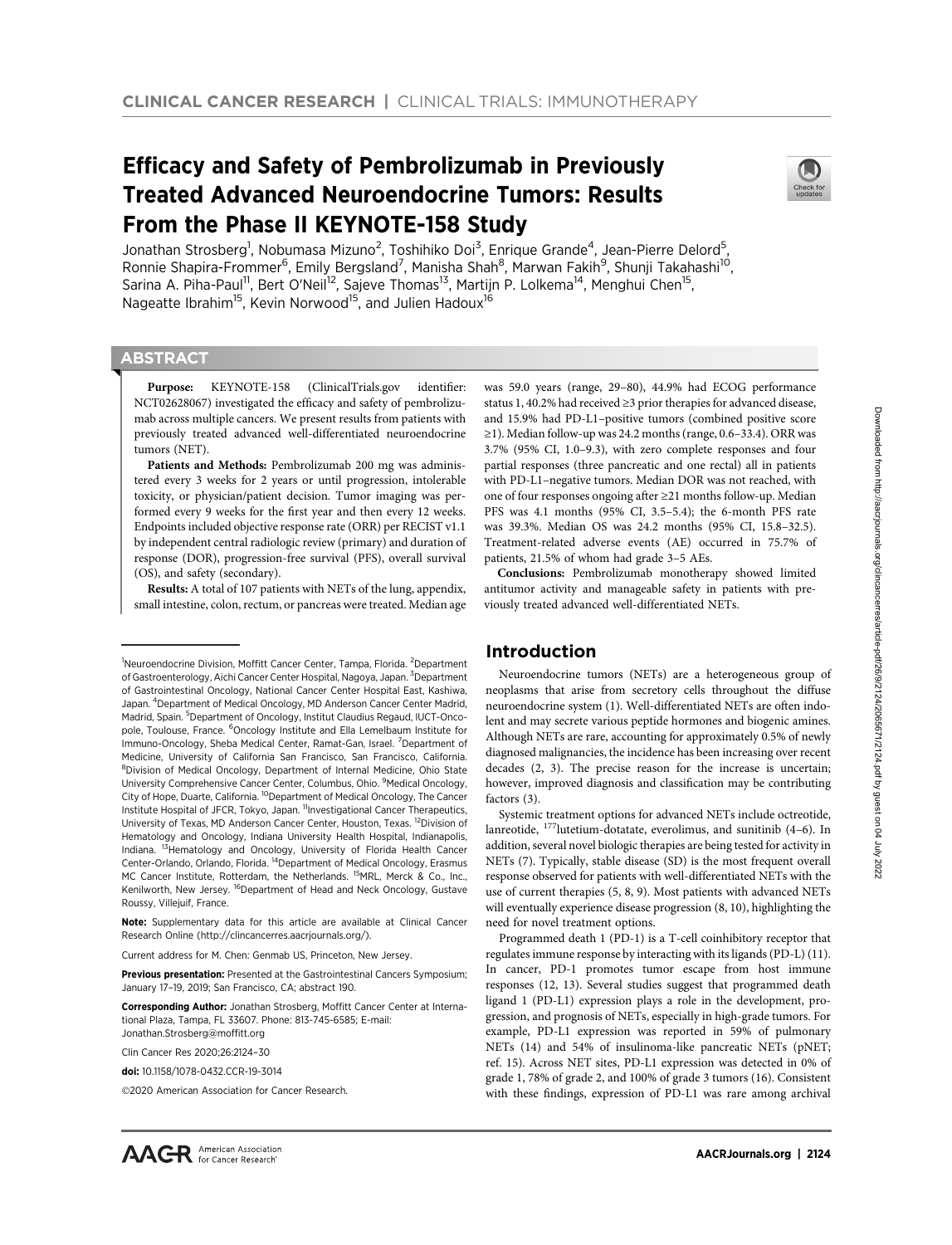Pembrolizumab monotherapy showed durable antitumor activity in a small subset of patients with previously treated advanced well-differentiated neuroendocrine tumors. The safety profile was consistent with that previously observed for pembrolizumab in patients with advanced cancer and no new safety signals were noted. Additional research to inform molecular or immunologic features of responders may help identify a patient population with neuroendocrine tumors who would derive clinical benefit from treatment with immune checkpoint inhibitors.

tissue samples from low-grade NETs of the small intestine ( $n=64$ ) and pancreas ( $n = 31$ ; ref. 17). Similar associations between PD-L1 expression and tumor grade have been reported in metastatic gastroenteropancreatic neuroendocrine tumors (GEP-NET; ref. 18). Furthermore, associations between higher PD-L1 expression and decreased survival have been reported in metastatic GEP-NETs and pulmonary NETs (14, 18).

Immune checkpoint inhibitors have demonstrated antitumor activity in many tumor types. One such immune checkpoint inhibitor is pembrolizumab, a highly selective, humanized mAb that blocks the interaction of PD-1 with its ligands, PD-L1 and PD-L2 (19). Single-agent pembrolizumab showed antitumor activity in some patients with previously treated, PD-L1–positive carcinoid and pNETs in the phase Ib KEYNOTE-028 study (20). Overall, three patients with carcinoid (12%; 95% CI, 3%–31%) and one patient with pNETs (6%; 95% CI, 0%–30%) had objective responses, and SD rates were 60% ( $n = 15$ ) and 88% ( $n = 14$ ), respectively (20). Moreover, durations of response were 6.9, 9.2, and 11.1 months for the carcinoid responders and the pNET responder had an ongoing response of 17.6 months (20). The KEYNOTE-158 phase II basket study investigated the antitumor activity and safety of pembrolizumab monotherapy in multiple cancer types. Here, we present the results from the cohort of biomarker unselected patients with previously treated advanced well-differentiated NETs enrolled in KEYNOTE-158.

# Patients and Methods

## Study design and patients

The study design of the KEYNOTE-158 clinical trial (Clinical-Trials.gov identifier: NCT02628067) has been described previously (21). In brief, KEYNOTE-158 is an international, open-label, phase II study of single-agent pembrolizumab across multiple advanced solid tumor types that have progressed on standard-ofcare systemic therapy. Key eligibility criteria for the NET cohort included age ≥18 years; well and moderately differentiated NET of the lung, appendix, small intestine, colon, rectum, or pancreas; progression on or intolerance to ≥1 line of standard therapy; measurable disease as assessed by Response Evaluation Criteria in Advanced Solid Tumors version 1.1 (RECIST v1.1) per independent central radiologic review; Eastern Cooperative Oncology Group (ECOG) performance status of 0 or 1; and adequate organ function. All patients were required to provide tumor tissue from a newly obtained core or excisional biopsy sample (preferred) or archival tumor sample of a nonirradiated lesion for PD-L1 assessment. Patients were enrolled regardless of tumor biomarker expression. ericular consider using (1824-0511-151 (4) For **Study beatsons**). The properties of the study of the study of the study of the study of the study of the study of the study of the study of the study of the study of the stu

The reasons for exclusion from enrollment included: active central nervous system metastases; active autoimmune disease that required systemic treatment in the previous 2 years; history of noninfectious pneumonitis that required steroids or current pneumonitis; prior therapy with an agent directed against PD-1, PD-L1, PD-L2, or another coinhibitory T-cell receptor; treatment with an antineoplastic monoclonal antibody in the previous 4 weeks; treatment with chemotherapy, targeted small-molecule therapy, or radiotherapy in the previous 2 weeks; or adverse events (AE) from previous therapy that had not resolved to grade ≤1 or baseline.

All patients provided written informed consent. The study protocol was approved by the independent ethics committee or review board at each participating institution. The study was conducted in accordance with the Declaration of Helsinki and the International Conference on Harmonization Guidelines for Good Clinical Practice.

### Study treatment

As described previously (21), pembrolizumab 200 mg was given by intravenous infusion over 30 minutes every 3 weeks for up to 2 years. Reasons for treatment discontinuation included disease progression, intolerable toxicity, physician decision, or patient withdrawal of consent. Clinically stable patients with radiologic disease progression could continue treatment until progression was confirmed at the next imaging assessment (≥4 weeks later) or longer with approval by the study sponsor. Patients who discontinued treatment with SD, partial response (PR), or complete response (CR) and subsequently exhibited disease progression were eligible for an additional 1 year of pembrolizumab.

## Assessments

As described previously (21), the PD-L1 IHC 22C3 pharmDx assay (Agilent Technologies) at the Neogenomics Laboratories, Inc. testing laboratory was used to analyze tumor PD-L1 expression, determined by using the combined positive score (CPS), the ratio of PD-L1– positive cells (tumor cells, lymphocytes, and macrophages) out of the total number of tumor cells  $\times$  100. PD-L1 positivity was defined as CPS ≥1. Tumor imaging by CT (preferred) or MRI was peformed at baseline, at week 9, and every 9 weeks thereafter through 12 months, and then every 12 weeks. Physical examination, vital signs, and laboratory tests were performed at baseline and regularly throughout study treatment. AEs were monitored throughout treatment and for 30 days thereafter (90 days for serious AEs) and graded according to the National Cancer Institute Common Terminology Criteria for Adverse Events, version 4.0.

#### Statistical analysis

The statistical analysis methodology has been reported previously (21). The primary endpoint was the objective response rate (ORR; the proportion of patients with a CR or PR). Secondary endpoints included duration of response (the time from first CR or PR to disease progression or death, whichever occurred first); progression-free survival (PFS; the time from first dose to disease progression or death, whichever occurred first); and overall survival (OS; the time from first dose to death). Primary and secondary endpoints were assessed by independent central radiology review based on RECIST v1.1.and were evaluated in the total population and in the PD-L1–positive and PD-L1–negative populations.

Efficacy and safety were assessed in all patients who received  $\geq$ 1 dose of pembrolizumab. For ORR, point estimates were accompanied by 95% confidence intervals (CIs) using the Clopper–Pearson exact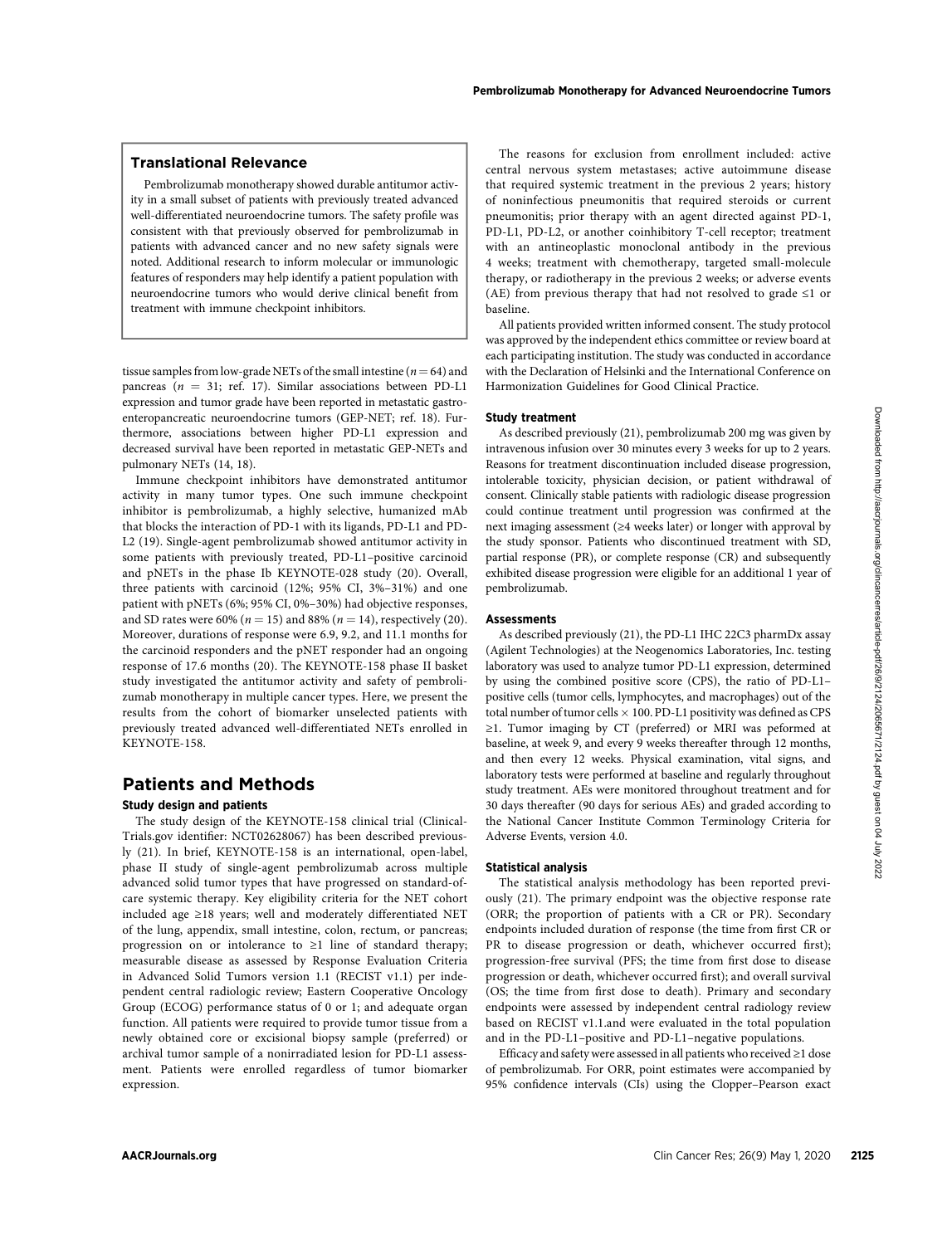| <b>Table 1.</b> Baseline demographics and disease characteristics. |
|--------------------------------------------------------------------|
|--------------------------------------------------------------------|

| <b>Characteristics</b>                                | $N = 107$          |
|-------------------------------------------------------|--------------------|
| Age, years, median (range)                            | 59 (29-80)         |
| <65 years, n (%)                                      | 71 (66.4)          |
| ECOG performance status 1, n (%)                      | 48 (44.9)          |
| Stage M1 disease, n (%)                               | 106 (99.1)         |
| PD-L1-positive tumor, n (%)                           | 17 (15.9)          |
| Primary site of disease                               |                    |
| Pancreas                                              | 40 (37.4)          |
| Small intestine                                       | 25 (23.4)          |
| Other gastrointestinal                                | 18 (16.8)          |
| Lung                                                  | 14 (13.1)          |
| Other <sup>a</sup>                                    | 10(9.3)            |
| Baseline tumor size <sup>b</sup> , mm, median (range) | 139.4 (11.4-370.4) |
| Prior (neo)adjuvant therapy, n (%)                    | 8(7.5)             |
| No. prior therapies for recurrent/metastatic          |                    |
| disease, n (%)                                        |                    |
| Adjuvant or neoadjuvant                               | 2(1.9)             |
| 0 <sup>d</sup>                                        | 4(3.7)             |
| 1                                                     | 25 (23.4)          |
| $\overline{2}$                                        | 33 (30.8)          |
| 3                                                     | 12 (11.2)          |
| >4                                                    | 31 (29.0)          |

Note: Data are presented as  $n$  (%) unless otherwise noted.

<sup>a</sup> Includes anus ( $n = 1$ ), liver ( $n = 1$ ), multiple sites ( $n = 4$ ), ovary ( $n = 1$ ), and unknown  $(n = 3)$ .

<sup>b</sup>Defined as the sum of the longest diameters of target lesions measurable by central radiology review.

<sup>c</sup>Participants received adjuvant/neoadjuvant therapy alone without recurrence. d Participants did not receive systemic chemotherapy.

method (22) based on binomial distribution; patients without response data were counted as nonresponders. Duration of response, PFS, and OS were estimated using the Kaplan–Meier method (23). Summary statistics were provided for baseline demographics, disease characteristics, and AEs. This report is based on the data cutoff date of December 6, 2018.

# Results

## **Pationts**

From February 23, 2016, to August 03, 2016, 107 patients were enrolled at 42 sites in 16 countries (Supplementary Table S1). All patients had received ≥1 dose of pembrolizumab. As of the December 6, 2018, data cutoff, the median follow-up duration was 24.2 months (range, 0.6–33.4). Overall, 104 (97.2%) patients discontinued pembrolizumab, most commonly for disease progression (Supplementary Fig. S1). Median duration of pembrolizumab treatment was 4.5 months (range, 0.03–25.3), and the median number of pembrolizumab doses was 7 (range, 1–35). Baseline characteristics are shown in Table 1. The median age was 59.0 years (range, 29–80) and 44.9% had ECOG performance status (PS) 1. The most common sites of disease were the pancreas (37.4%) and small intestine (23.4%). Overall, 1.9% had previously received adjuvant and/or neoadjuvant therapy only, and 40.2% had received ≥3 previous lines of therapy. At baseline, 17 patients (15.9%) had PD-L1–positive tumors, 83 patients (77.6%) had PD-L1–negative tumors; and seven patients (6.5%) had an unknown PD-L1 expression level.

#### Antitumor activity

In the total population ( $n = 107$ ), 0 patients had a CR and four patients had a PR as assessed by RECIST v1.1 per independent central review (three pancreatic and one rectal), resulting in an ORR of 3.7% (95% CI, 1.0–9.3; Table 2). All four responses were in patients with PD-L1–negative tumors. One had a grade 2 pancreatic NET (Ki-67 18%) who had received prior octreotide and capecitabine/temozolomide chemotherapy. Another had a low-grade pancreatic NET that was progressing aggressively after numerous prior treatments, including octreotide, capecitabine/temozolomide, everolimus, sunitinib, and 177Lutetium-dotatate. A third had an intermediate-grade (Ki-67 index 10%–15%) pancreatic NET, and

## Table 2. Summary of response assessed per RECIST v1.1 by independent central review.

| <b>Total population</b>                                  | <b>Overall</b> <sup>a</sup><br>$N = 107$ | $PD-L1+$<br>$N=17$ | $PD-L1-$<br>$N = 83$ |
|----------------------------------------------------------|------------------------------------------|--------------------|----------------------|
| ORR, <sup>b</sup> % (95% CI)                             | $3.7(1.0-9.3)$                           | $0(0.0-19.5)$      | $4.8(1.3-11.9)$      |
| Best overall response, n (%)                             |                                          |                    |                      |
| Complete response                                        | 0                                        | 0                  | 0                    |
| Partial response <sup>c</sup>                            | 4(3.7)                                   | 0                  | 4(4.8)               |
| Stable disease                                           | 60 (56.1)                                | 11(64.7)           | 45 (54.2)            |
| Progressive disease                                      | 34 (31.8)                                | 6(35.3)            | 25(30.1)             |
| Nonevaluable <sup>d</sup>                                | 5(4.7)                                   | 0                  | 5(6.0)               |
| No assessment <sup>e</sup>                               | 4(3.7)                                   | $\Omega$           | 4(4.8)               |
| <b>Patients with response</b>                            | $N=4$                                    | $N = 0$            | $N=4$                |
| Time to response, months, median (range)                 | $3.2(2.1-6.2)$                           |                    | $3.2(2.1-6.2)$       |
| Responders without subsequent disease progression, n (%) | 1(25.0)                                  |                    | 1(25.0)              |
| Duration of response, months, median (range)             | $NR(2.2 + -27.1+)$                       |                    | $NR(2.2 + -27.1+)$   |

Abbreviations: CI, confidence interval; NR, not reached; PR, partial response.

aIncludes seven patients with unknown PD-L1 expression level.

<sup>b</sup>At the time of analysis, all responses were confirmed.

<sup>c</sup>Responses were three pancreatic and one rectal.

dPatients for whom not all target lesions were captured on ≥1 postbaseline imaging assessment.

e Patients for whom no postbaseline tumor assessment was performed.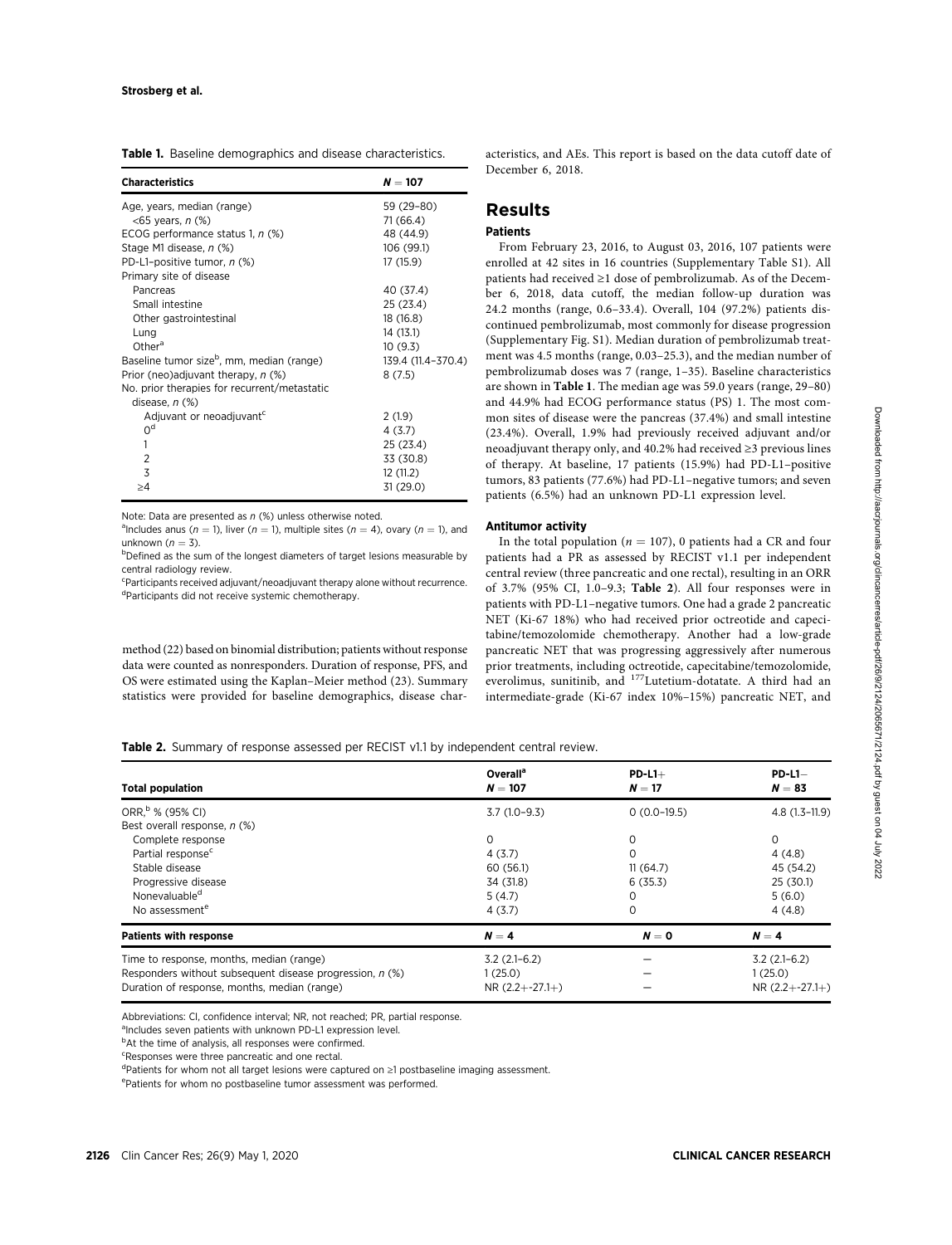

#### Figure 1.

Antitumor activity of pembrolizumab in the total population. A, Time to and duration of response assessed by RECIST v1.1 per independent central review in patients whose best overall response was partial response ( $n = 4$ ). The length of the bars represents the time to the last imaging assessment. \*Started new anticancer therapy without progressive disease. PR, partial response. B, Best change from baseline in target lesion size assessed by RECIST v1.1 per independent central review in patients with ≥1 evaluable postbaseline imaging assessment ( $n = 101$ ). C, Kaplan–Meier estimates of progression-free survival assessed by RECIST v1.1 per independent central review in the efficacy population ( $N = 107$ ); D, Kaplan-Meier estimates of overall survival in the efficacy population ( $N = 107$ ). PR, partial response.

the fourth had an intermediate-grade rectal NET (Ki-67 index 20%), both progressive on octreotide alone. Median time to response was 3.2 months (range, 2.1–6.2) and median duration of response was not reached (range,  $2.2 + -27.1 +$  months; Table 2). One of the four responses (one pancreatic) was ongoing after ≥21 months follow-up (Fig. 1A). Sixty patients (56.1%; 95% CI, 46.1–65.7) had SD as best response; 11 (64.7%) in the PD-L1–positive group, and 45 (54.2%) in the PD-L1–negative group (Table 2). The median duration of SD (95% CI) was 7.6 months (5.6–8.3). An analysis of best percentage change from baseline in target lesion size for the 101 patients who had ≥1 evaluable postbaseline imaging assessment is depicted in Fig. 1B.

At the time of data cutoff, 92 (86.0%) patients in the total population experienced disease progression or death. Median PFS was 4.1 months (95% CI, 3.5–5.4), and the estimated PFS rate at 12 months was 20.4% (Fig. 1C). Median time-to-progression (95% CI) was 4.3 months (4.0– 8.0). A total of 62 (57.9%) patients in the total population had died. Median OS was 24.2 months (95% CI, 15.8–32.5) in the total population (Fig. 1D); the 12-month and 18-month estimates of OS were 67.3% and 58.9%, respectively. None of the four responders had died as of the data cutoff date.

## Safety

Overall, 81 (75.7%) patients experienced ≥1 treatment-related AE, including 23 (21.5%) with ≥1 grade 3–5 event (Table 3). There was one (0.9%) treatment-related AE (autoimmune hepatitis) that led to death. Ten (9.3%) patients discontinued pembrolizumab because of treatment-related AEs. The most common treatment-related AEs were fatigue (22.4%) and diarrhea (13.1%). The only treatment-related AEs of grade 3–5 severity that occurred in ≥2 patients were colitis [ $n = 2$ ] (1.9%)], ulcerative colitis  $[n = 2 (1.9\%)]$ , autoimmune hepatitis  $[n = 2 1.9\%)$ (1.9%)], and hypotension  $[n = 2 (1.9\%)]$ .

Immune-mediated AEs and infusion reactions, which were based on a list of terms specified by the sponsor and considered regardless of attribution to study treatment or immune relatedness by the investigator, occurred in 24 (22.4%) patients, including nine (8.4%)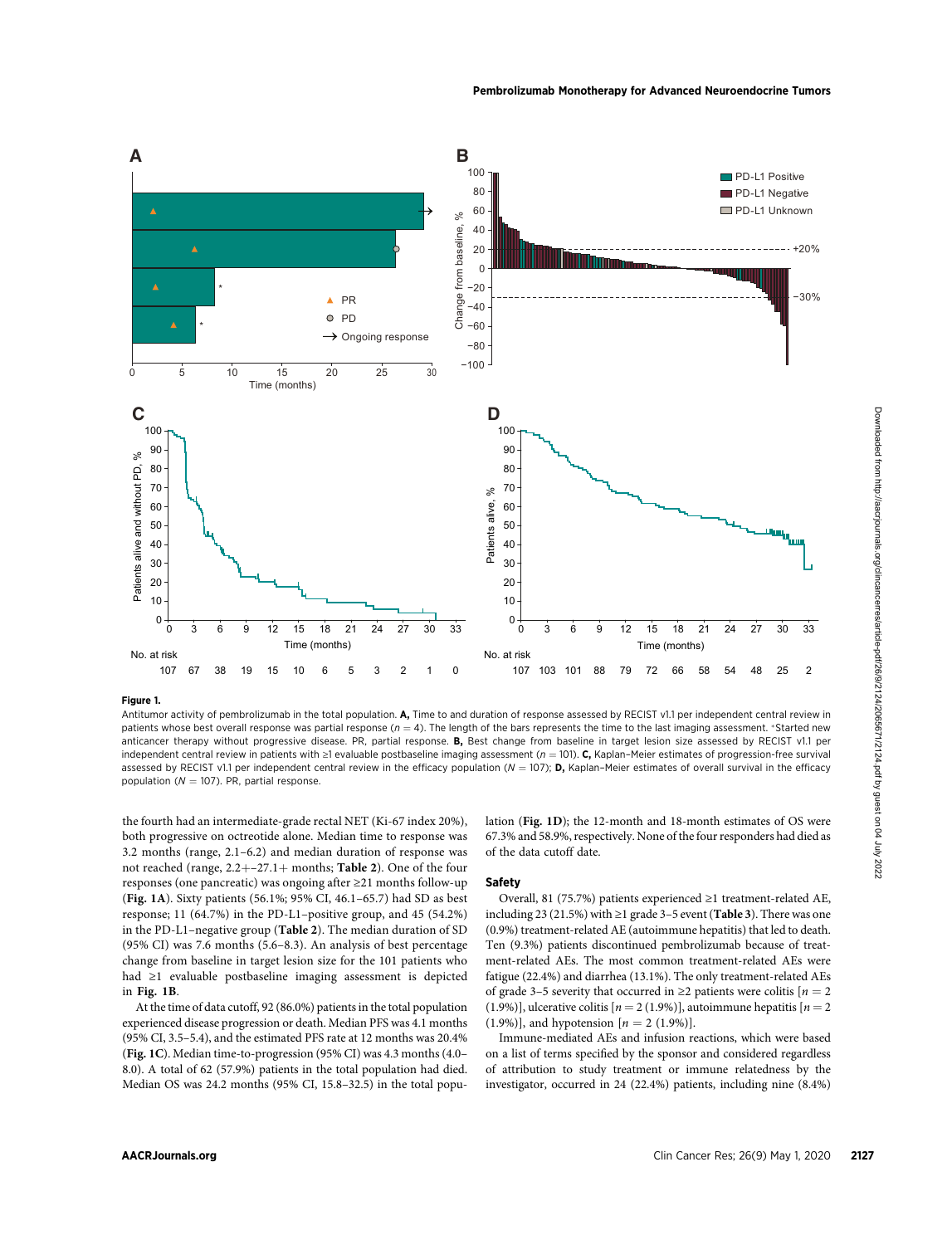|                                            | $N = 107$ |                |  |
|--------------------------------------------|-----------|----------------|--|
|                                            | Any grade | Grade $\geq$ 3 |  |
| Any, $a \circ n$ (%)<br>81 (75.7)          |           | 23 (21.5)      |  |
| Led to death, $n$ (%)<br>1(0.9)            | 1(0.9)    |                |  |
| Specific events, n (%)                     |           |                |  |
| Fatigue<br>24 (22.4)                       | 1(0.9)    |                |  |
| Diarrhea<br>14 (13.1)                      | 1(0.9)    |                |  |
| Asthenia<br>12(11.2)                       | 1(0.9)    |                |  |
| Pruritus<br>12 (11.2)                      | 1(0.9)    |                |  |
| Hypothyroidism<br>11(10.3)                 | 0         |                |  |
| 11(10.3)<br>Rash                           | 1(0.9)    |                |  |
| Decreased appetite<br>11(10.3)             | 0         |                |  |
| Nausea<br>8(7.5)                           | 0         |                |  |
| Arthralgia<br>7(6.5)                       | 0         |                |  |
| Headache<br>6(5.6)                         | 0         |                |  |
| Vomiting<br>5(4.7)                         | $\Omega$  |                |  |
| Maculopapular rash<br>5(4.7)               | 1(0.9)    |                |  |
| Colitis<br>2(1.9)                          | 2(1.9)    |                |  |
| Ulcerative colitis<br>2(1.9)               | 2(1.9)    |                |  |
| 2(1.9)<br>Hypotension                      | 2(1.9)    |                |  |
| Autoimmune hepatitis<br>2(1.9)             | 2(1.9)    |                |  |
| Immune-mediated AEs and infusion reactions |           |                |  |
| that occurred in $\geq$ 1 patient          |           |                |  |
| Any, n (%) <sup>b</sup><br>24 (22.4)       |           | 9(8.4)         |  |
| Led to death, $n$ $%$<br>1(0.9)            | 1(0.9)    |                |  |
| Specific events, n (%)                     |           |                |  |
| Hypothyroidism<br>11(10.3)                 | 0         |                |  |
| Hyperthyroidism<br>4(3.7)                  | $\Omega$  |                |  |
| Pneumonitis<br>3(2.8)                      | $\Omega$  |                |  |
| <b>Hepatitis</b><br>3(2.8)                 | 3(2.8)    |                |  |
| Severe skin reactions<br>3(2.8)            | 3(2.8)    |                |  |
| Colitis<br>2(1.9)                          | 2(1.9)    |                |  |
| Adrenal insufficiency<br>2(1.9)            | 1(0.9)    |                |  |
| Infusion reaction<br>1(0.9)                | 0         |                |  |

**Table 3.** Treatment-related AEs of any grade that occurred in  $\geq 5$ patients or of ≥grade 3 that occurred in ≥2 patients.

Note: Data are presented as  $n$  (%), where  $n$  is the number of patients who experienced ≥1 episode of a given event. Relatedness to treatment was determined by the investigator. Immune-mediated events were based on a list of terms specified by the sponsor and considered regardless of attribution to treatment or immune relatedness by the investigator; related terms were included.

Abbreviation: AE, adverse event.

who experienced ≥1 grade 3–5 event. The only immune-mediated AE that led to death was the aforementioned autoimmune hepatitis. The most common immune-mediated AE was hypothyroidism (10.3%%; Table 3). The immune-mediated AEs of grade 3–5 severity that occurred in ≥2 patients were hepatitis  $[n = 3 (2.8\%)]$ , severe skin reactions  $[n = 3 (2.8\%)]$ , and colitis  $[n = 2 (1.9\%)]$ .

# **Discussion**

In the KEYNOTE-158 clinical trial, pembrolizumab showed limited antitumor activity in patients with previously treated advanced welldifferentiated NETs. The ORR was 3.7%, with no patients achieving a CR and four patients achieving a PR (three pancreatic and one rectal). Three of the four patients had histologically aggressive grade 2 NETs (Ki-67 10%–20%) and the fourth had a history of low-grade pancreatic NET on remote biopsy, but aggressively progressive disease at the time of study enrollment. Given the emergence of advanced pancreatic NETs as a distinct subtype compared with other well-differentiated NETs, it is noteworthy that the response rate in the pancreatic NETs subgroup was 7.5% (three of 40). A recently presented study of the PD-1 inhibitor spartalizumab in NETs reported a response rate of 3% (1/33) in pancreatic NETs (24), suggesting that responses are uncommon in this population. The response rate we observed in gastrointestinal NETs of 2% (1/43) was also similar to the response rate observed with spartalizumab of 3% (1/32). In patients with a PR, the median time to response was 3.2 months. In addition, the responses were durable, with a median duration of response that had not been reached after a 24.2-month median follow-up, and two of the four responses ongoing after 18 months. In NETs, PRs are encouraging because available treatment options typically result in disease stabilization rather than objective responses (4–7). Median OS was 24.2 months (range, 15.8–32.5 months) and OS rates at 12 and 18 months were 67.3% and 58.9%, respectively; however, given the indolent nature of NETs, survival is typically quite long, even in patients with advanced disease.

The current findings are generally consistent with previous results from the phase Ib KEYNOTE-028 clinical trial of pembrolizumab in previously treated patients with PD-L1–positive advanced NETs (20). In that study, pembrolizumab was associated with three PRs in patients with carcinoid tumors ( $n = 25$ ) and 1 PR in patients with pNETs ( $n =$ 16), which resulted in ORRs of 12.0% (95% CI, 2.5–31.2) and 6.3% (95% CI, 0.2–30.2), respectively (20). The median duration of response was 9.2 (range 6.9–11.1) months in the carcinoid cohort, and not reached in the pNET cohort after approximately 24 months of treatment (20).

Tumor PD-L1 expression has been associated with pembrolizumab efficacy across several tumor types (25–28). In contrast to KEYNOTE-028, patients in this study were enrolled regardless of tumor PD-L1 expression. Here, the majority of patients (77.6%) had tumors that did not express PD-L1. There were no objective responses in patients with PD-L1–positive tumors; however, the small number of enrolled patients with PD-L1–positive tumors hampers the reliable comparison of response rates by tumor PD-L1 expression. In addition, recent data signal a potential role for other immune biomarkers and combinations thereof for identifying patients with NETs who would derive optimal benefit from immunotherapy (15). Research to identify which biomarkers may help predict response to immunotherapy is needed.

Pembrolizumab was generally well tolerated in patients with NETs. The incidence of treatment-related AEs was similar to that observed in a former study of pembrolizumab in NETs (20) and in other solid tumor types, with fatigue and diarrhea being the most common events. Overall, 10 patients (9.3%) discontinued pembrolizumab because of treatment-related AEs and 1 treatment-related death occurred. Treatment-related grade 3–5 AEs occurred in 23 patients (21.5%); no single treatment-related grade 3–5 event occurred in ≥3 patients. Immunemediated AEs and infusion reactions occurred in 24 patients (22.4%) with hypothyroidism being the most common event.

This study had several limitations. One of the main limitations is the lack of a comparator arm. In addition, because this study included patients with previously treated, well-, and moderately differentiated NETs, the results should not be generalized to patients with more aggressive, poorly differentiated neuroendocrine carcinomas. Finally, tumor-specific information regarding tumor grade, mitotic count, and Ki-67 proliferative index, which could influence response to pembrolizumab, was not collected as part of this basket trial.

In conclusion, pembrolizumab monotherapy showed durable antitumor activity in a small subset of patients with previously treated, advanced well-differentiated NETs. All four partial responders had clinical or pathologic indicators of relatively aggressive disease of non-midgut primary. The safety profile was consistent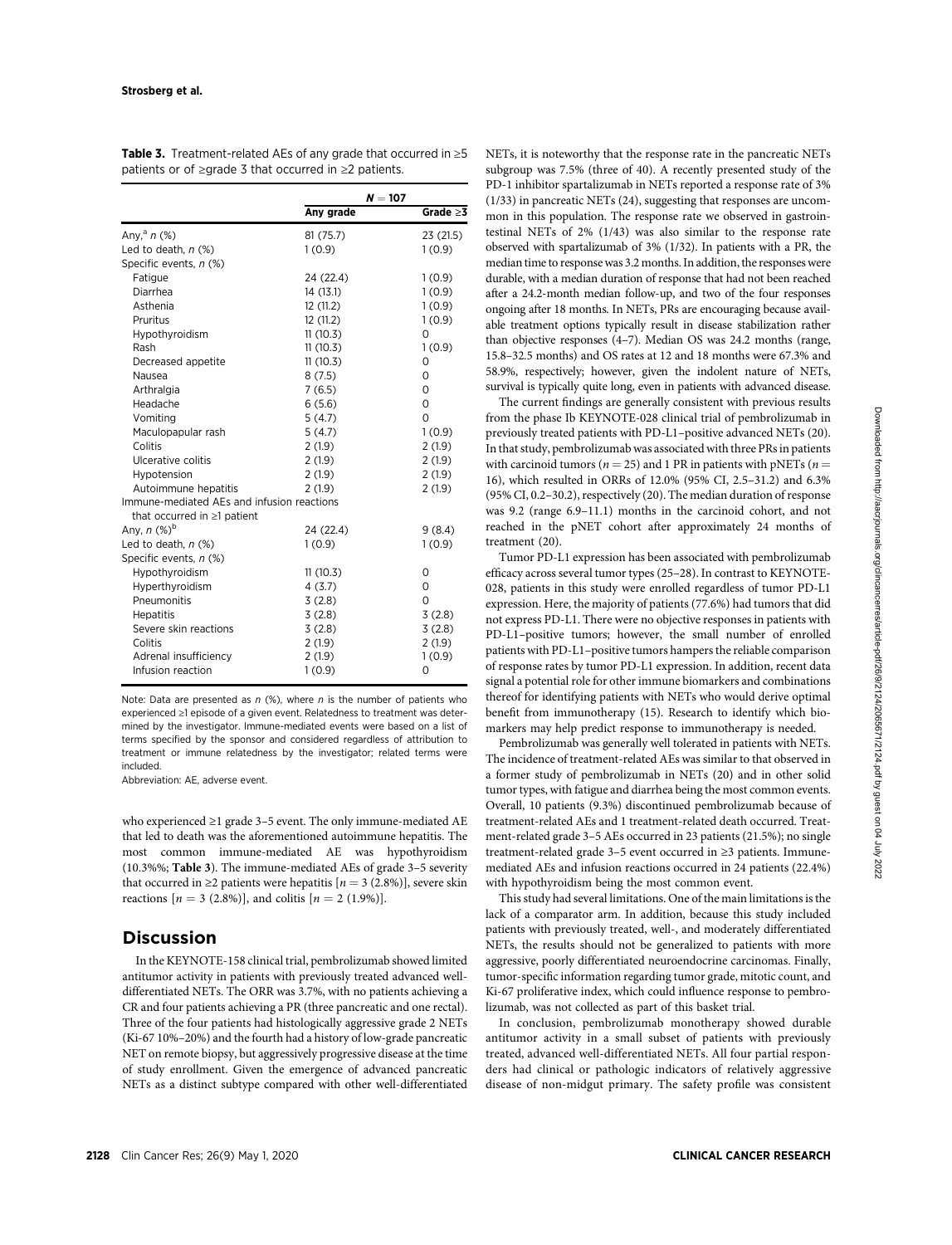with that previously observed for pembrolizumab in patients with advanced cancer, and no new safety signals were noted. Additional research to inform molecular or immunologic features of responders may help identify a patient population with NETs who would derive clinical benefit from treatment with immune checkpoint inhibitors. Several clinical trials investigating the antitumor efficacy of immune checkpoint inhibitors in NETs are currently underway, including monotherapy with pembrolizumab (NCT02939651, NCT03136055, NCT03190213), avelumab (NCT03278379, NCT03278405, NCT03147404), and other PD-1 receptor antibodies (NCT02955069, NCT03167853), and combination therapy with pembrolizumab and lanreotide depot (NCT03043664), ipilimumab and nivolumab (NCT02923934, NCT02834013), and durvalumab and tremelimumab (NCT03095274).

## Disclosure of Potential Conflicts of Interest

J.R. Strosberg reports receiving speakers bureau honoraria from Ipsen and Lexicon. N. Mizuno reports receiving commercial research grants from Taiho Pharmaceutical, AstraZeneca, NanoCarrier, Eisai, MSD, Novartis, Dainippon Sumitomo Pharma, ASLAN Pharmaceuticals, Pharma Valley Center, Incyte Inc., and Yakult Honsha, speakers bureau honoraria from Taiho Pharmaceutical, Novartis, Ono Pharmaceutical, Yakult Honsha, and Teijin Pharma, and is an advisory board member/unpaid consultant for Teijin Pharma. E. Grande reports receiving commercial research grants from Roche, Pfizer, Astra Zeneca, Lexicon, and MSD and speakers bureau honoraria from Pfizer, MSD, Roche, Eusa Pharma, Bristol-Myers Squibb, IPSEN, and ADACAP. R. Shapira-Frommer is an employee/paid consultant for Merck, Clovis Oncology, VBL therapeutics, and Novartis and reports receiving speakers bureau honoraria from Merck, Bristol-Myers Squibb, Astra Zeneca, Novartis, Roche, Medison, and Neopharm. E.K. Bergsland reports receiving research grants from Merck and Novartis (to institution). M. Fakih is an employee/paid consultant for Array, Amgen, and Bayer, and reports receiving speakers bureau honoraria from Amgen. S. Takahashi reports receiving commercial research grants and speakers bureau honoraria from MSD, Daiichi Sankyo, Sanofi, Eisai, Bayer, and Taiho. S.A. Piha-Paul reports receiving other commercial research support from AbbVie, Inc, Alkermes, Aminex Therapeutics, Inc., Amphivena Therapeutics, Inc., BioMarin Pharmaceutical, Inc., Boehringer Ingelheim, Bristol Myers Squibb, Cerulean Pharma Inc., Chugai Pharmaceutical Co., Ltd, Curis, Inc., Daichi Sanko, Eli Lilly, Five Prime Therapeutics, Genmab A/S, GlaxoSmithKline, Helix BioPharma Corp, Incyte Corp., Jacobio Pharmaceuticals Co., Ltd, Medimmune, LLC., Medivation, Inc., Merck Sharp and Dohme Corp., NewLink Genetics Corp./Blue LinkPharmaceuticals, Novartis Pharmaceuticals, Pieris Pharmaceuticals, Inc., Pfizer, Principia Biopharma, Inc., Puma Biotechhology, Inc., Rapt Therapeutics, Inc., Seattle Genetics, Syneos Health, Taiho Oncology, Tesaro, Inc., TransThera Bio, and XuanZhu Biopharma. B.H. O'Neil is an employee/paid consultant for Lilly. S. Thomas reports receiving speakers bureau honoraria from Thomas & Chander Medical Consulting. M.P. Lolkema is an employee/paid consultant for MSD, Amgen, Johnson & Johnson, Roche, Bayer, Sanofi, and Pfizer and reports

#### References

- 1. Modlin IM, Oberg K, Chung DC, Jensen RT, de Herder WW, Thakker RV, et al. Gastroenteropancreatic neuroendocrine tumours. Lancet Oncol 2008;9: 61–72.
- 2. Dasari A, Shen C, Halperin D, Zhao B, Zhou S, Xu Y, et al. Trends in the incidence, prevalence, and survival outcomes in patients with neuroendocrine tumors in the United States. JAMA Oncol 2017;3:1335–42.
- 3. Huguet I, Grossman AB, O'Toole D. Changes in the epidemiology of neuroendocrine tumours. Neuroendocrinology 2017;104:105–11.
- 4. National Comprehensive Cancer Network (NCCN). NCCN Clinical Practice Guidelines in Oncology (NCCN Guidelines). Neuroendocrine tumors Version 3; 2017. [https://oncolife.com.ua/doc/nccn/Neuroendocrine\\_Tumors.pdf.](https://oncolife.com.ua/doc/nccn/Neuroendocrine_Tumors.pdf)
- 5. Raymond E, Dahan L, Raoul JL, Bang YJ, Borbath I, Lombard-Bohas C, et al. Sunitinib malate for the treatment of pancreatic neuroendocrine tumors. N Engl J Med 2011;364:501–13.
- 6. Strosberg J, El-Haddad G, Wolin E, Hendifar A, Yao J, Chasen B, et al. Phase 3 trial of (177)lu-dotatate for midgut neuroendocrine tumors. N Engl J Med 2017; 376:125–35.

receiving commercial research grants from MSD, Johnson & Johnson, Astellas, and Sanofi. N. Ibrahim holds ownership interest (including patents) in GlaxoSmithKline and Merck. K.G. Norwood is an employee/paid consultant for Merck. J. Hadoux is an advisory board member/unpaid consultant for IPSEN, and reports receiving other remuneration from Pfizer. No potential conflicts of interest were disclosed by the other authors.

#### Authors' Contributions

Conception and design: J.R. Strosberg, T. Doi

#### Development of methodology: T. Doi

Acquisition of data (provided animals, acquired and managed patients, provided facilities, etc.): N. Mizuno, T. Doi, J.-P. Delord, R. Shapira-Frommer, E.K. Bergsland, M.H. Shah, M. Fakih, S. Takahashi, S.A. Piha-Paul, B.H. O'Neil, S. Thomas, M.P. Lolkema, K.G. Norwood, J. Hadoux

Analysis and interpretation of data (e.g., statistical analysis, biostatistics, computational analysis): J.R. Strosberg, T. Doi, E. Grande, J.-P. Delord, E.K. Bergsland, M.H. Shah, M. Fakih, S. Takahashi, S.A. Piha-Paul, M. Chen, N. Ibrahim, K.G. Norwood

Writing, review, and/or revision of the manuscript: LR. Strosberg, N. Mizuno, T. Doi, E. Grande, J.-P. Delord, R. Shapira-Frommer, E.K. Bergsland, M.H. Shah, M. Fakih, S. Takahashi, S.A. Piha-Paul, B.H. O'Neil, S. Thomas, M.P. Lolkema, M. Chen, N. Ibrahim, K.G. Norwood, J. Hadoux

Administrative, technical, or material support (i.e., reporting or organizing data, constructing databases): J.R. Strosberg, M.H. Shah

Study supervision: M.H. Shah, N. Ibrahim, K.G. Norwood

#### Acknowledgments

We thank the patients and their families and caregivers for participating in this study. We also thank all site personnel, the Merck & Co., Inc. study team, and NeoGenomics Laboratories, Inc. for performing tumor PD-L1 assessment. Medical writing and editorial assistance were provided by Christine McCrary Sisk and Michele McColgan, both of Merck Sharp & Dohme Corp., a subsidiary of Merck & Co., Inc. Also from Merck & Co., Inc., Scott Pruitt contributed to acquisition of funding, collection of data, supervision of research, administrative or logistical support, and study design; Lei Xu contributed statistical expertise; and Susan Zeigenfuss contributed to writing, collection of data, supervision of research, provision of study materials or patients, administrative or logistical support, and clinical science. This work was supported by Merck Sharp & Dohme Corp., a subsidiary of Merck & Co., Inc.

The costs of publication of this article were defrayed in part by the payment of page charges. This article must therefore be hereby marked advertisement in accordance with 18 U.S.C. Section 1734 solely to indicate this fact.

Received October 7, 2019; revised December 28, 2019; accepted January 21, 2020; published first January 24, 2020.

- 7. Pavel ME, Sers C. WOMEN IN CANCER THEMATIC REVIEW: Systemic therapies in neuroendocrine tumors and novel approaches toward personalized medicine. Endocr Relat Cancer 2016;23:T135–T54.
- 8. Liu IH, Kunz PL. Biologics in gastrointestinal and pancreatic neuroendocrine tumors. J Gastrointest Oncol 2017;8:457–65.
- 9. Yao JC, Shah MH, Ito T, Bohas CL, Wolin EM, Van Cutsem E, et al. Everolimus for advanced pancreatic neuroendocrine tumors. N Engl J Med 2011;364:514–23.
- 10. Kunz PL. Carcinoid and neuroendocrine tumors: building on success. J Clin Oncol 2015;33:1855–63.
- 11. Okazaki T, Chikuma S, Iwai Y, Fagarasan S, Honjo T. A rheostat for immune responses: the unique properties of PD-1 and their advantages for clinical application. Nat Immunol 2013;14:1212–8.
- 12. Iwai Y, Ishida M, Tanaka Y, Okazaki T, Honjo T, Minato N. Involvement of PD-L1 on tumor cells in the escape from host immune system and tumor immunotherapy by PD-L1 blockade. Proc Natl Acad Sci U S A 2002;99: 12293–7.